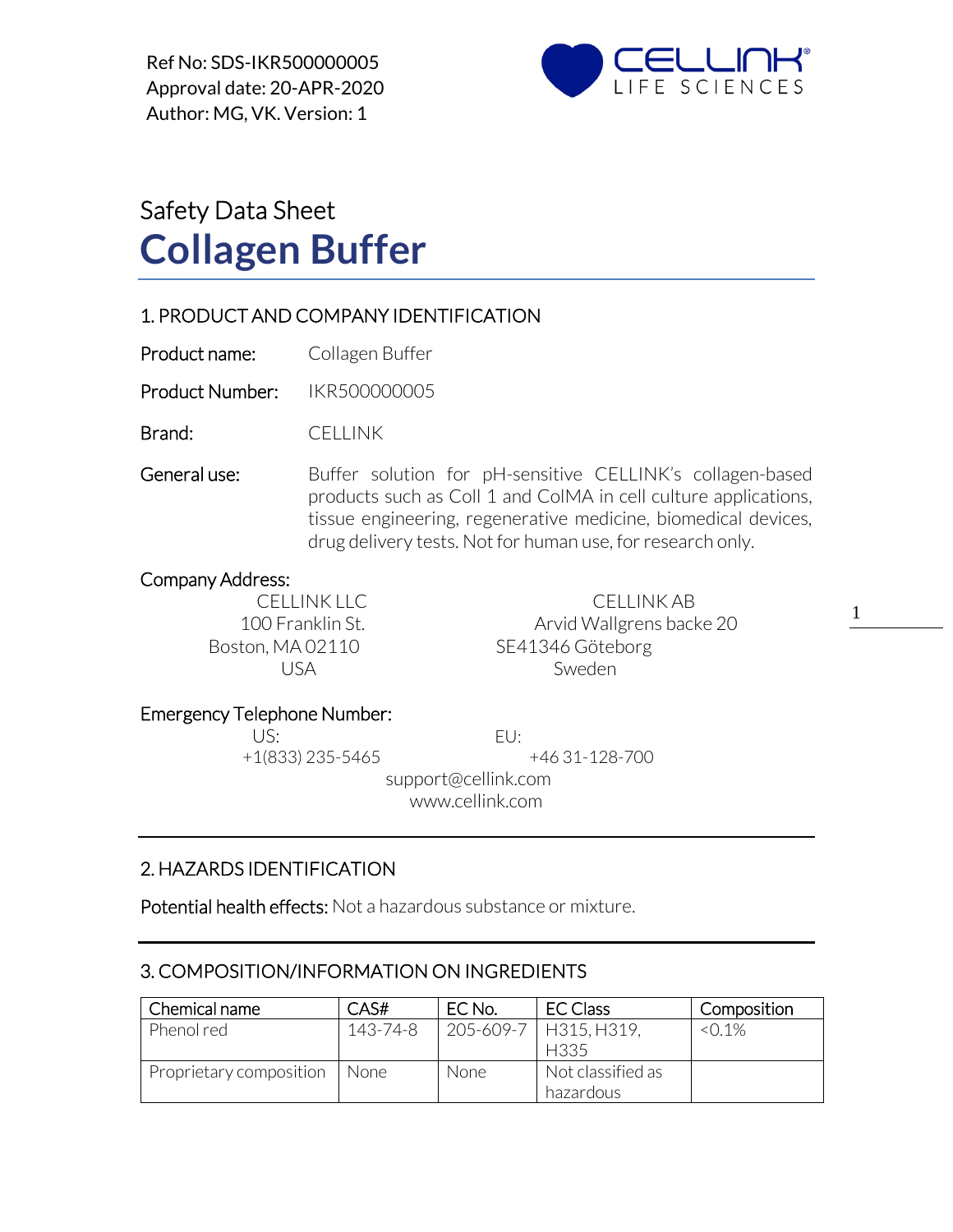

## 4. FIRST AID MEASURES

In case of eye contact: Flush eyes with water as a precaution.

In case of skin contact: Wash with soap and plenty of water.

If swallowed: Never give anything by mouth to an unconscious person. Rinse mouth with water.

If inhaled: Move person into fresh air. If any breathing difficulty or discomfort occurs and persist, obtain medical attention.

Notes to medical doctor: This product has low oral and inhalation toxicity. It is not skin sensitizer and is non-irritating to skin and eyes.

## 5. FIREFIGHTING MEASURES

Extinguishing media: No data available.

Fire/explosion hazards: Not combustible.

Firefighting procedures: No data available.

Flammable limits: No data available.

# 6. ACCIDENTAL RELEASE MEASURES

Personal precautions, protective equipment, and emergency procedures: Avoid dust formation. Avoid breathing vapors, mist or gas.

Environmental precautions: Do not let product enter drains.

Methods and materials for containment and cleaning up: Sweep up and shovel. Keep in suitable, closed containers for disposal.

## 7. HANDLING AND STORAGE

Precautions for safe handling: Provide appropriate exhaust ventilation at places where dust is formed. Normal measures for preventive fire protection.

Conditions for safe storage: Keep container tightly closed in a dry and well-ventilated place.

# 8. EXPOSURE CONTROLS/PERSONAL PROTECTION

Exposure limits: N/A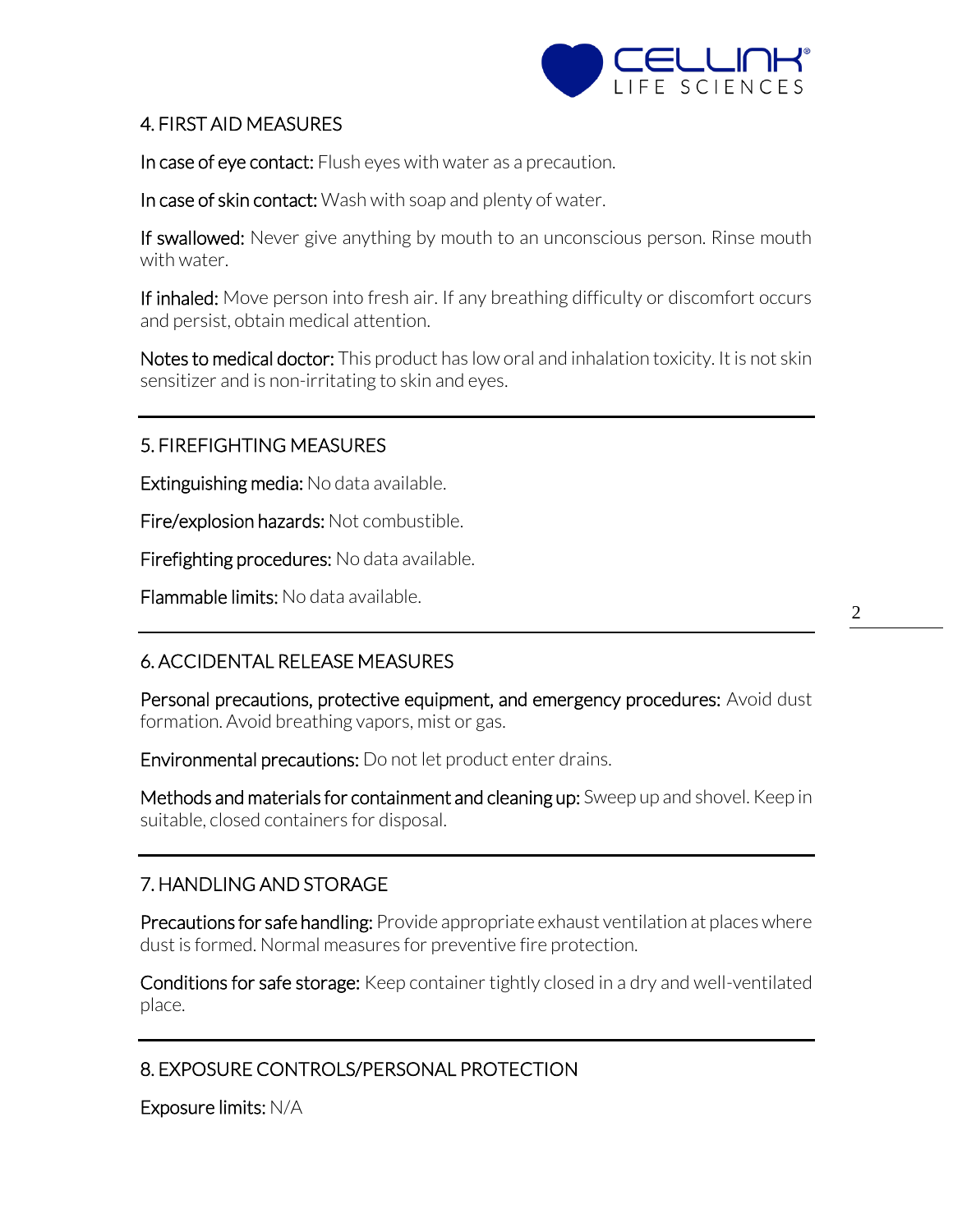

#### Personal protection equipment

Eyes and face: Use equipment for eye protection tested and approved under appropriate government standards such as NIOSH (US) or EN 166 (EU).

**Respiratory:** Respiratory protection is not required. Where protection from nuisance levels of dusts are desired, use type N95 (US) or P1 (EN143) dust masks. Use respirators and components tested and approved under appropriate government standards such as NIOSH (US) or CEN (EU).

Protective clothing: Choose body protection in relation to its type, to the concentration and amount of dangerous substances, and to the specific workplace. The type of protective equipment must be selected according to the concentration and amount of the dangerous substance at the specific workplace.

Gloves: Handle with gloves. Gloves must be inspected prior to use. Use proper glove removal technique (without touching glove's outer surface) to avoid skin contact with this product. Dispose of contaminated gloves after use in accordance with applicable laws and good laboratory practices. Wash and dry hands.

| Appearance:               | Pink transparent liquid |
|---------------------------|-------------------------|
| Upper/lower flammability: | N/A                     |
| Odor:                     | Odorless                |
| Vapor pressure:           | N/A                     |
| Odor threshold:           | N/A                     |
| Vapor density:            | N/A                     |
| pH:                       | $7.0 - 7.4$             |
| Relative density:         | 1 g/mL                  |
| Melting point:            | N/A                     |
| Boiling point:            | No data available       |
| Flash point:              | N/A                     |

## 9. PHYSICAL AND CHEMICAL PROPERTIES.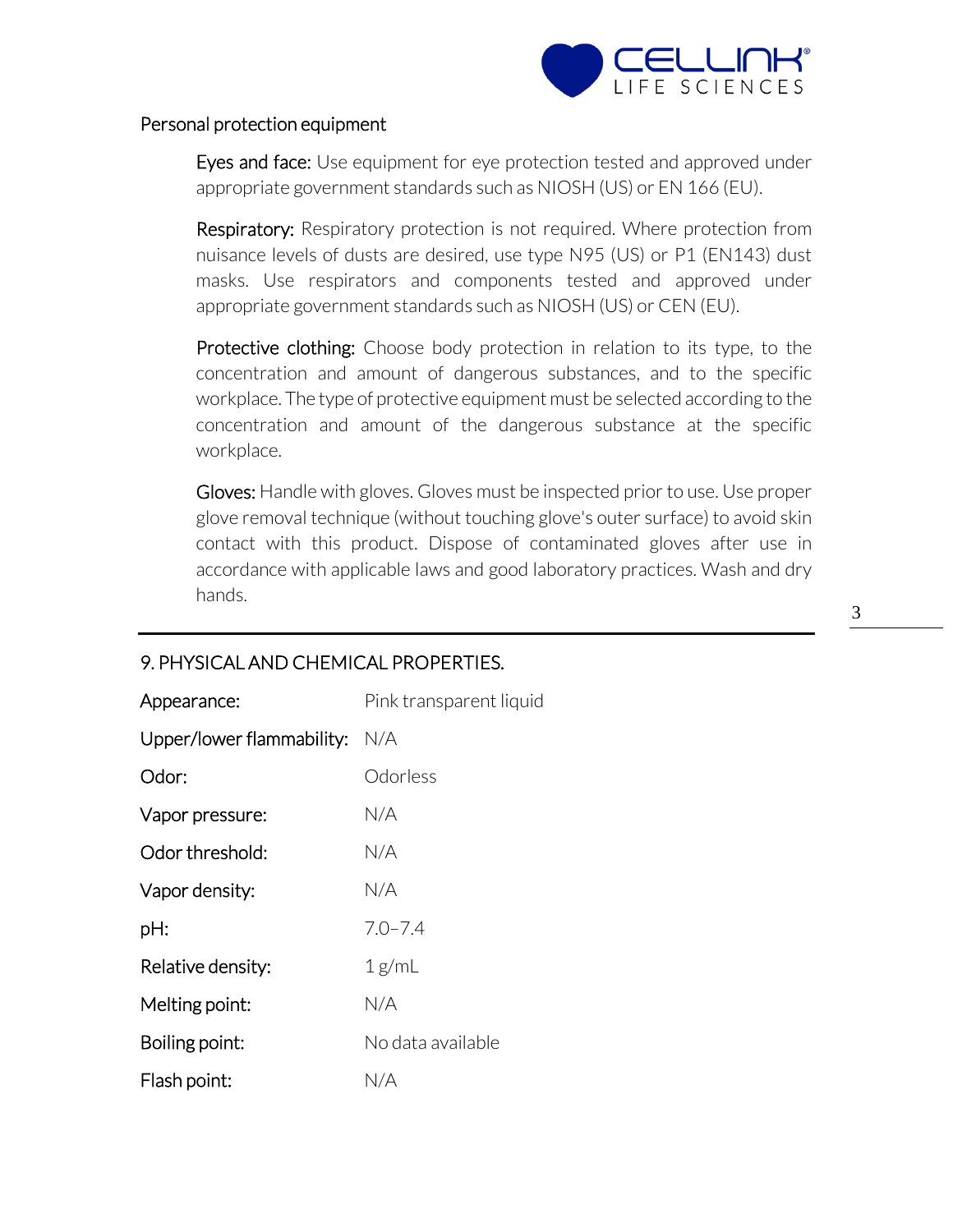

| Evaporation rate:      | No data available |
|------------------------|-------------------|
| Flammability:          | N/A               |
| Partition coefficient: | N/A               |
| Autoignition temp:     | N/A               |
| Decomposition temp:    | N/A               |
| Viscosity:             | N/A               |

## 10. STABILITY AND REACTIVITY

| Conditions to avoid:                | Freezing.                                             |  |
|-------------------------------------|-------------------------------------------------------|--|
| Reactivity:                         | No data available.                                    |  |
| Stability:                          | under recommended<br>Stable<br>storage<br>conditions. |  |
| Possibility of hazardous reactions: | No data available.                                    |  |
| Incompatible materials:             | Strong oxidizing agents.                              |  |
| Hazardous decomposition products:   | No data available.                                    |  |

## 11.TOXICOLOGICAL INFORMATION

#### Acute toxicity:

Oral LD50: No data available.

Inhalation: No data available.

Dermal: No data available.

Skin corrosion/irritation: No data available.

Serious eye damage/eye irritation: No data available.

Germ cell mutagenicity: No data available.

#### Carcinogenicity:

NTP: No component of this product present at levels greater than or equal to 0.1% is identified as a known or anticipated carcinogen by NTP.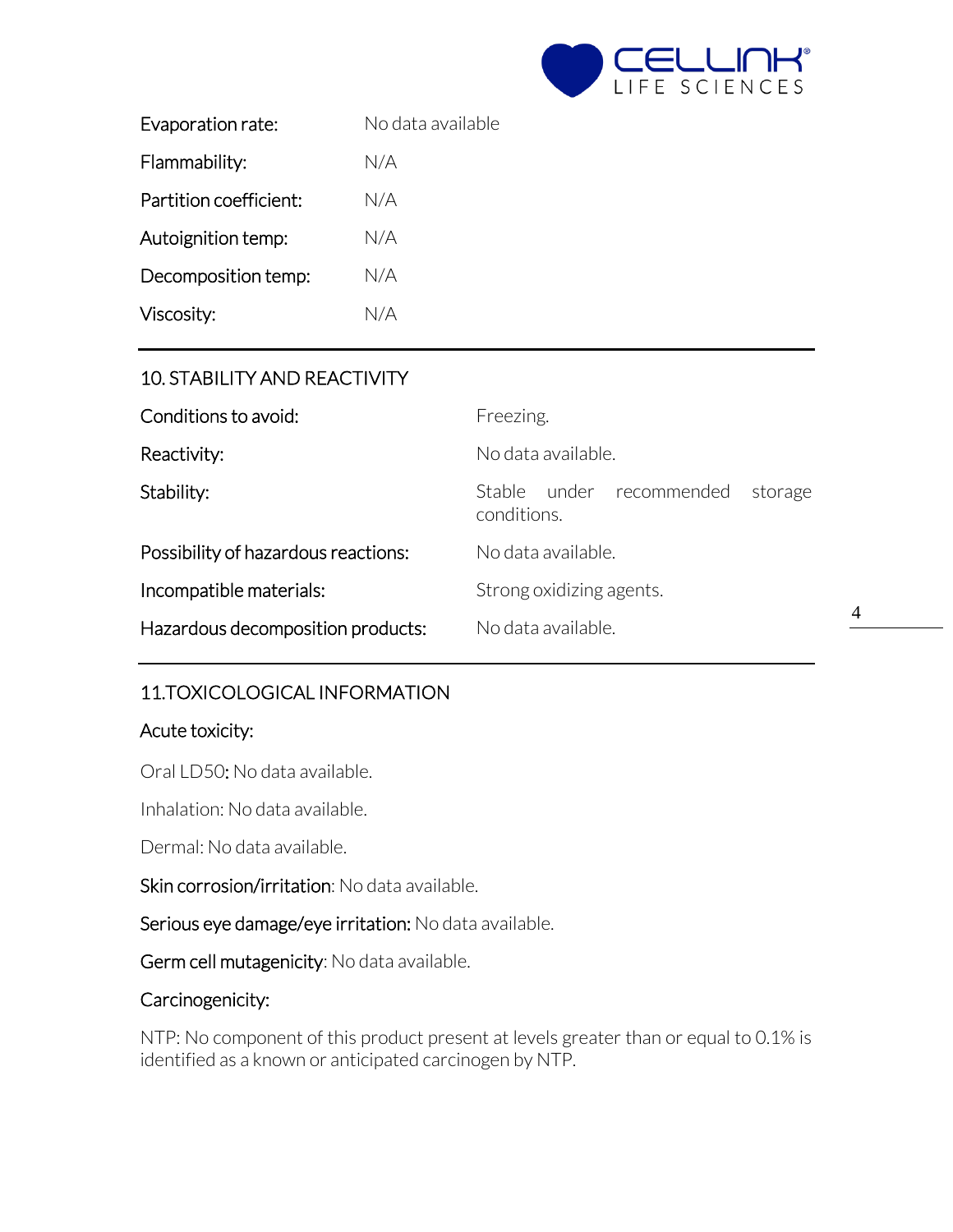

IARC: No component of this product present at levels greater than or equal to 0.1% is identified as Aldrich - W201502 Page 5 of 6 probable, possible or confirmed human carcinogen by IARC.

ACGIH: No component of this product present at levels greater than or equal to 0.1% is identified as a carcinogen or potential carcinogen by ACGIH.

OSHA: No component of this product present at levels greater than or equal to 0.1% is identified as a carcinogen or potential carcinogen by OSHA.

Reproductive toxicity: No data available.

Specific target organ toxicity – single exposure: No data available.

Specific target organ toxicity - repeated exposure: No data available.

Aspiration hazard: No data available.

Additional information: RTECS: not available.

# 12. ECOLOGICAL INFORMATION

**Toxicity:** No data available.

Persistence and degradability: No data available.

Bioaccumulative potential: No data available.

Mobility in soil: No data available.

Results of PBT and vPvB assessment: PBT/vPvB assessment not available as chemical safety assessment not required/not conducted.

Other adverse effects: No data available.

# 13. DISPOSAL CONSIDERATIONS

#### Waste treatment methods:

Product: Offer surplus and non-recyclable solutions to a licensed disposal company.

Contaminated packaging: Dispose of as unused product.

# 14. TRANSPORT INFORMATION

U.S. Department of Transportation (DOT): Not dangerous goods.